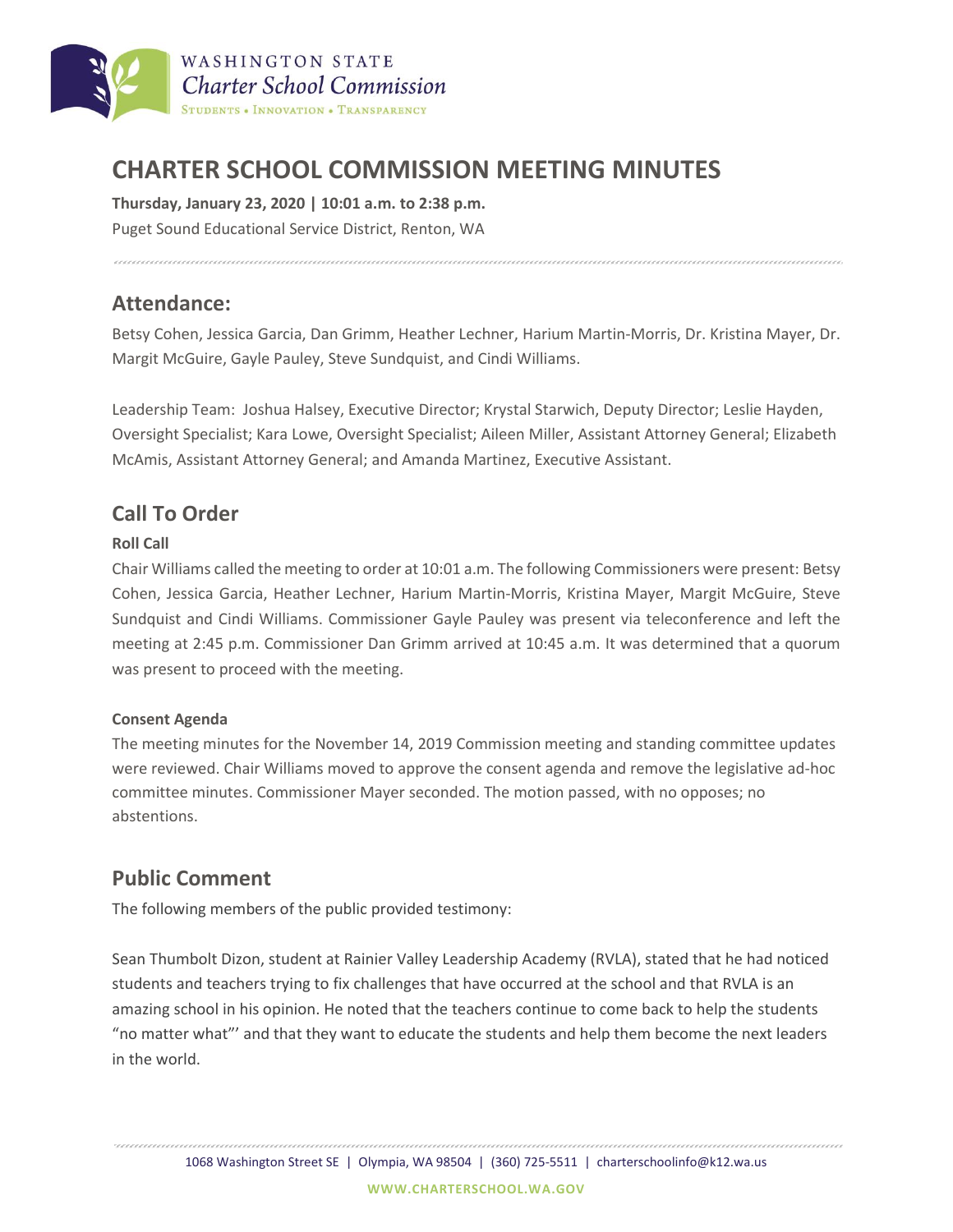Chineka Jones, seventh grade English teacher at RVLA, stated that the teachers and staff at RVLA are the community and foundation for all scholars, and she has the opportunity to impact scholars daily as a teacher at the school. Ms. Jones believes RVLA has strong routines and a non-nonsense approach to teaching and learning which allows the scholars to know the expectations and welcomes them to be critical thinkers. She believes these students deserve teachers that look like them, motivate them and is personally invested in this school because the staff see and believe in the scholars.

Najee Ladd-Ali provided public testimony on behalf of RVLA's transition to a community school. Mr. Ladd-Ali grew up in South Seattle and currently teaches PE at RVLA. He provided a brief history of his school history as a member of the community. Mr. Ladd-Ali spoke highly of Ms. Coleman, Ms. Maughan, Ms. Williams and the other staff rebuilding RVLA as a community school. He believes that the school is highly favored in the community and will teach kids to be successful.

Misk Alqaysi, student at RVLA, stated that the teachers help students engage in the subject and give them something to look forward to because they are warming and accepting. Ms. Alqaysi is prepared for the future and has fun while doing so. Ms. Alqaysi stated that RVLA is the best school she has attended.

Maleah Williams, student at RVLA, described her passion for the school, and the staff's commitment to educating healthy young people. Ms. Williams stated that she has been given many opportunities to succeed, overachieve and practice leadership, along with given many second chances like most of the scholars at RVLA. Ms. Williams stated that the students are a part of solving problems with Ms. Coleman's and other staff members help. Ms. Williams states that all students are passionate about the school and the student's faces light up at RVLA.

Leah Dual, student at RVLA, stated that the beginning of the year was hard, but that there has been a positive change in students and teachers throughout the year. Ms. Dual had previously attended a different charter schools with predominately white teachers, and feels more connection with the teachers of color at RVLA because she can relate to them.

Jenissi Gyan, student at RVLA, stated that she has learned a lot about herself and thanked the staff and admin for helping her to think about her future and what she wants to become.

Aesha Busuri, student at RVLA, has attended RVLA from year 1 and believes that the changes at the school has helped her become a leader. Ms. Busuri believes the changes at the school is good and would like RVLA to have a chance to show that.

Freddie Harris, custodian at RVLA and community member, expressed that RVLA is a great asset to the community and he strongly supports the school and the community.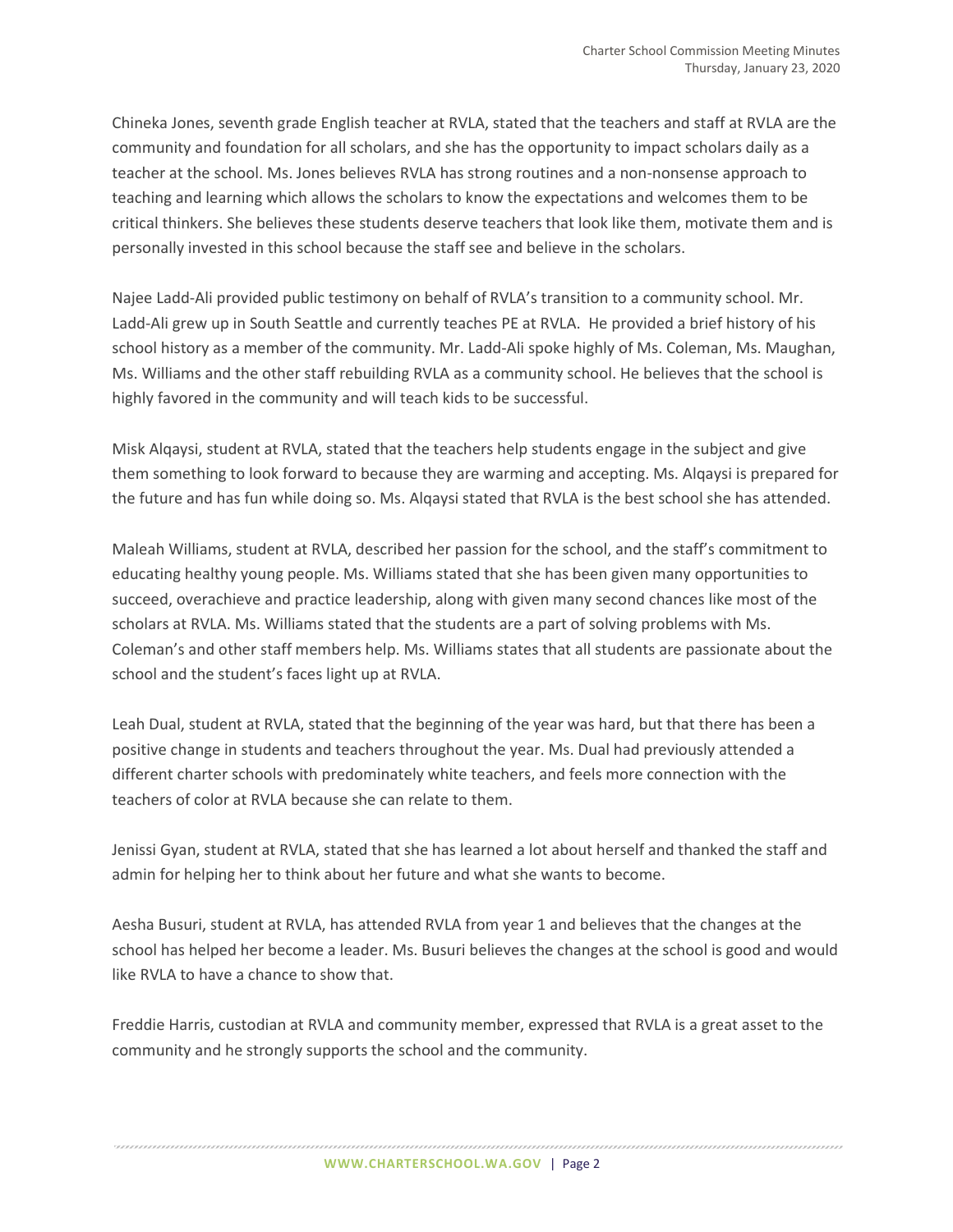Prince Darren Witcher, student at RVLA, provided public testimony regarding his experience at the school. Mr. Witcher stated that last year he went to a different school and feels like he is doing better at RVLA. He stated that RVLA is like a family and he feels they have a lot less friction than at other schools.

Aimee Kelly, Parent Coordinator and founding staff member at RVLA, stated that she has been through all iterations of RVLA and sees Ms. Coleman's leadership involving the community and partnering with the school being reflected in the parent's desire to see a community school with staff and curriculum that reflect their students.

Duran Woods, Recruitment Manager at RVLA, acknowledged the students that have left and realized that looking at the numbers could be disheartening. Mr. Woods encouraged the Commission and RVLA to re-focus on what they do have, not what they have lost, since they still have amazing students and amazing staff at the school.

Rahman Branch, Associate at CT3, has vast background and knowledge consulting with schools nationally and asserted that RVLA has both the "why" and the "what" for the making of a successful school. Mr. Branch stated that the leadership's goals around strategic planning, community engagement, mission of serving and supporting their students, is moving in the right direction. Mr. Branch believes that in 3-5 years the Commission will be celebrating RVLA and the exemplar they are to the charter sector in Washington.

Patrick D'Amelio, CEO of Washington State Charter Schools Association (Wa Charters), stated that Wa Charters is prepared to provide RVLA with technical assistance and contingency funding and is in full support of their transition to a community led school. Mr. D'Amelio commented on the leadership of RVLA, including the community, staff and students, and urged the Commission to remove barriers for this school to continue to transition to the community school.

Sarah Okun, Director of the True Measure Collaborative, stated she has observed a deep commitment by the staff and leadership of the school to serving all students that walk through their doors while seeking guidance and partnerships with external partners. Ms. Okun notes that Ms. Coleman and Ms. Maughan provide their own distinct and complementary strengths as leaders and partners in RVLA and are the right leaders for this school now and moving forward. Ms. Okun urged the Commission to approve RVLA's transition to a community led school.

Jess Peet, board member at RVLA, provided public testimony on behalf of the board. Ms. Peet attested to the changes that have taken place at RVLA and reinforce that the board stands committed to the transition because it is responsible to the community and the right thing to do and that the board remains committed to excellence. Ms. Peet stated that the board has grown to 9 members with two thirds reflecting the diversity of the community. Ms. Peet expressed her gratitude to have the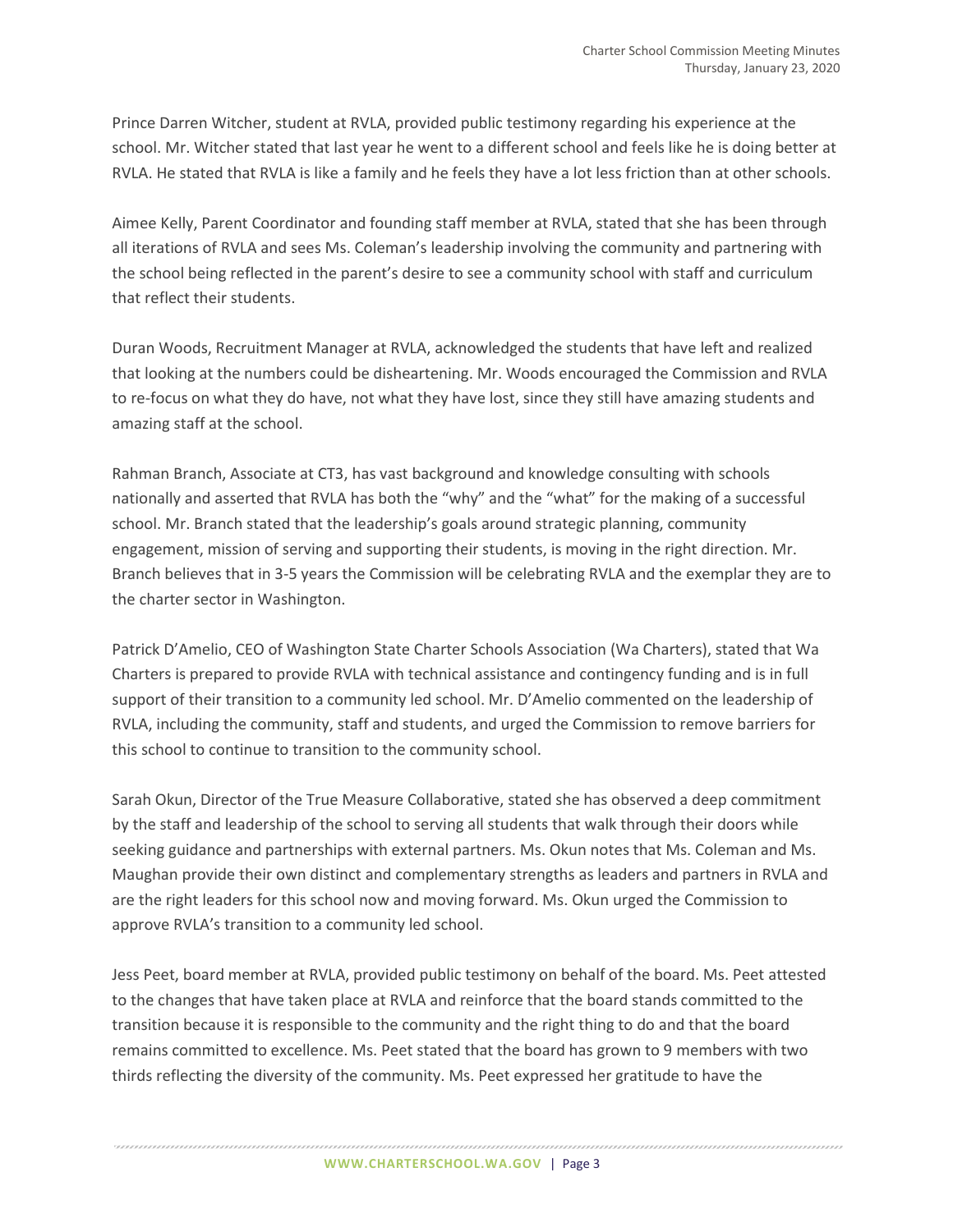opportunity to serve on this transition team at the board level and to hear the impact of the teachers and staff on the students' lives and is thankful for the opportunity to move forward.

Renee Davis, former founding parent at Impact | Puget Sound Elementary provided public comment on her experience with the school. Ms. Davis removed her child from the school and feels that her child was left behind academically without having her needs met. Ms. Davis feels she did not receive the academic space she was promised and asked the Commission to look deeper into the students and families that have left the school, including why they left and what education they received while at the school.

Emily McLeod, founding parent at Impact | Puget Sound Elementary, provided public comment regarding her experience at the school. Ms. McLeod has been involved in the parent Village Action Committee and stated that she has been proud and honored to be involved with the other parents and has always felt welcomed at the school. Ms. McLeod stated that she is proud to represent the school and that everyone has been helpful from the home office, leadership and teachers and are willing to work with the parents on where the kids are. Ms. McLeod stated that her children are thriving and that was her main reason for becoming involved in the school community.

Lindsy Russell-Mitchell, founding parent at Impact | Puget Sound Elementary, provided public comment regarding her experience at the school. Ms. Russell-Mitchell stated that when Ms. Coleman was at Impact she was a huge inspiration and was a passionate leaders at the school and when Ms. Coleman left there were challenges. Ms. Russell-Mitchell felt that parents could go to leadership with questions, be a part of the solution, and that leadership was receptive to the collaboration. Ms. Russell-Mitchell expressed that she is a proud parent at Impact | Puget Sound Elementary and would like to continue the work that Ms. Coleman started there.

### **Green Dot Washington State Rainier Valley Leadership Academy**

Executive Director Halsey provided a memo outlining the proposed contract amendments regarding Rainier Valley Leadership Academy's (RVLA) transition proposal from Green Dot National to a stand-alone charter school operator. A major proposed change to the charter contract reflects the updated organizational structure, codified in the new Attachment 13.

Executive Director Halsey provided specific updates on the lease obligations for Green Dot Public Schools Washington State (Green Dot), including the Tacoma building that was formerly Destiny Middle School (Destiny). The concerns for this item are codified in the charter contract section 9.14.4 stating that by June 30 of each year, RVLA must have the funds secured for the lease obligation for the upcoming school year of the former Destiny building. Executive Director Halsey pointed Commissioners to materials received, including letter of support, the secured funds for this this current school year and next school year of the funds needed to cover the lease obligation of the former Destiny building.

Commissioner Garcia continued her recusal of discussion and considerations regarding Green Dot.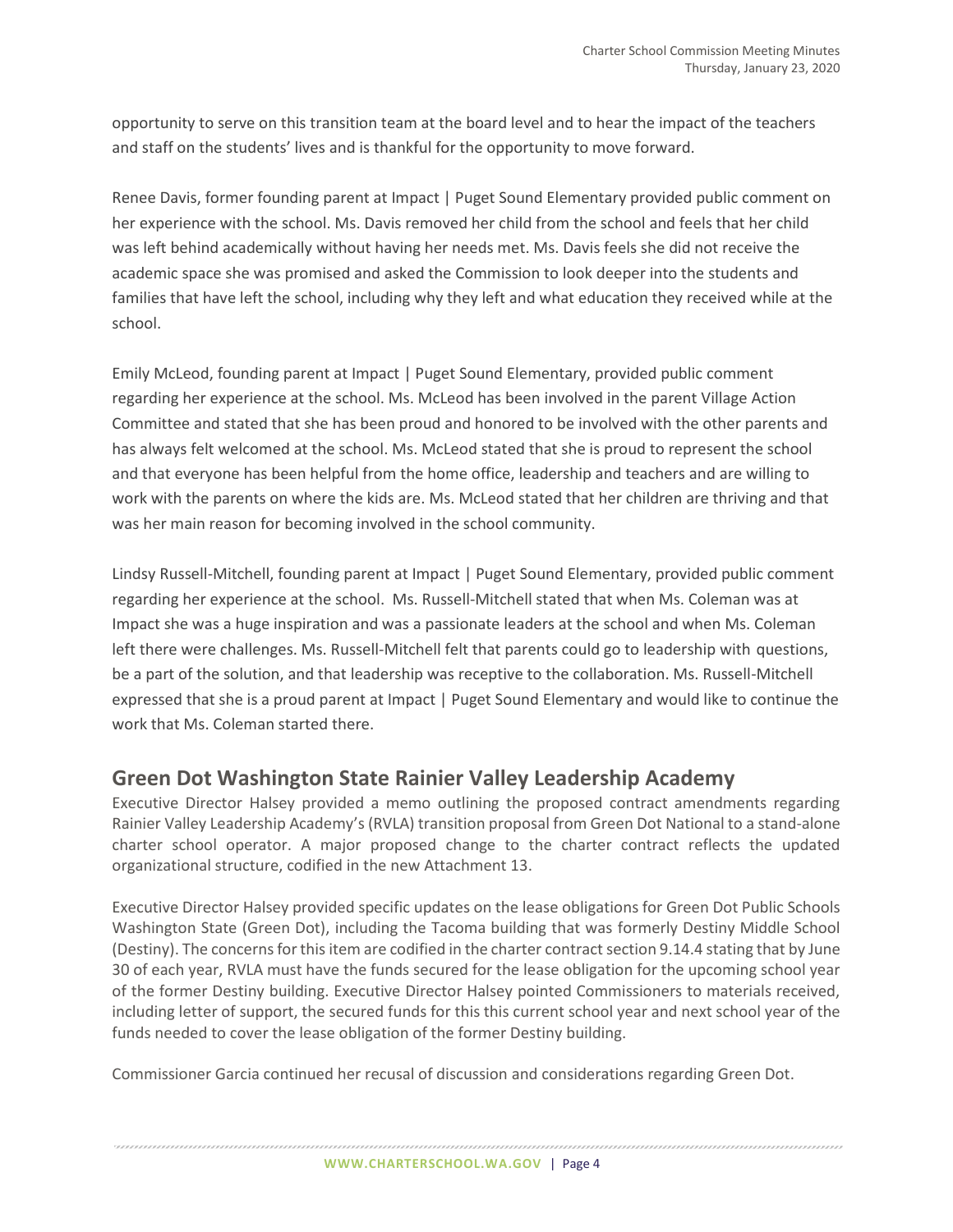James Heugas of Washington Charter School Development (WCSD) affirmed that in the event that RVLA is unable to procure additional grant funds WCSD will sufficiently cover the future lease costs for the former Destiny building. Mr. Heugas stated that WCSD is the landlord for both the Destiny building and RVLA's current building. He stated his motivation and commitment to continue to work with RVLA. Mr. Heugas has received authorization to utilize financial supports for the former Destiny lease and is continuing to work on a method to break that lease and dissolve the obligation from RVLA.

RVLA provided a budget with a worst-case scenario of 240 students enrolled, which would still leave the organization with a positive net balance of \$1.1M and exceed the finance requirement of 60 days cash on hand.

Green Dot's Board Chair, Joe Hailey, provided an update on the organizational assessment. The audit will be taking place in January and will provide feedback at Green Dot at their March board retreat.

Commissioner McGuire withdrew her motion to deny Green Dot authorization to make the material and substantial changes proposed in its transition plan, particularly the organizational restructure, because they reflect too significant a departure from the organization and school that formed the basis for the Commission's authorization and the charter contract.

Commissioner Mayer moved to allow the material and substantial changes to Green Dot Public Schools Washington State charter school contract to allow for the proposed organizational restructure. Chair Williams seconded. The motion passed, with no opposes; no abstentions.

Commissioner Sundquist provided background of Commissioner Garcia's recusal with Green Dot, and the two year timeline.

Commissioner Sundquist moved to release Commissioner Garcia from her recusal upon the effective date of the RVLA contract. Commissioner Cohen seconded. The motion passed, with no opposes; no abstentions.

## **Willow Public Schools Discussion and Consideration**

Executive Director Halsey provided an update regarding Willow Public School's (Willow) failure to comply with the requirements of the Stipulation and Stay of Revocation Agreement and their response to the Commission's Notice of Perceived Problem.

Willow has requested three reasonable changes regarding communication with Commission staff. Executive Director Halsey stated that with slight modifications Commission staff are able to comply with the requested communication preferences of Willow. The relationship between Willow and staff seems to be moving in the right direction of being open and collaborative, and Willow has met every deliverable on time since the issuance of the Notice of Perceived Problem.

Executive Director Halsey provided an overview of the Northwest Evaluation Association's Measures of Academic Progress (MAP) Math and Reading Performance from Willow. Last year's data indicated regression in reading. Willow's fall 2019 to winter 2019 assessment window fall within the "normal" range with 61% of students meeting their reading goal and 41% of students meeting their math goal for the period. Executive Director Halsey noted that these results are both significant and important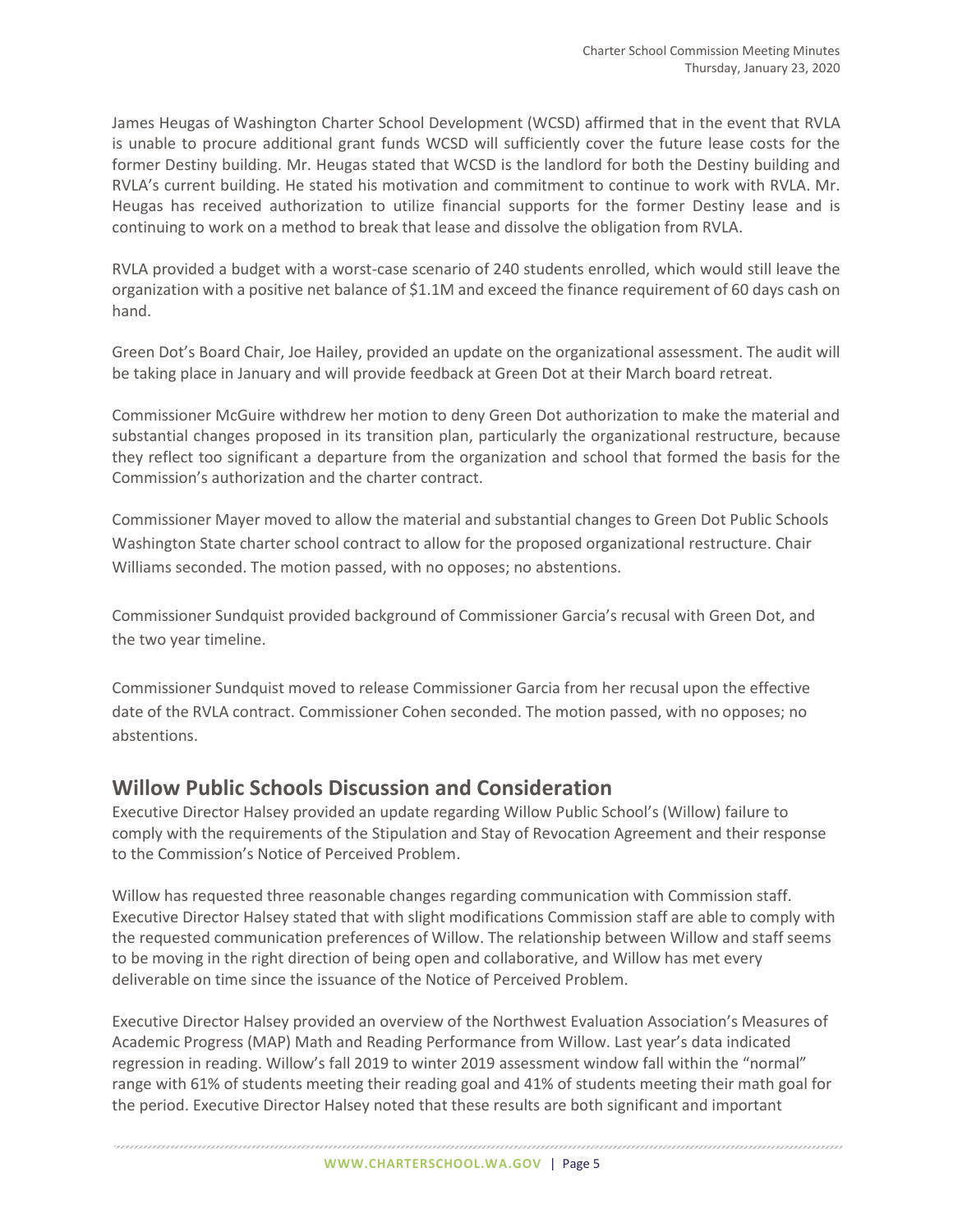improvements in relation to last year's data. Superintendent McDonald provided steps for further improving student outcomes, which includes additional instructional time and tutoring in mathematics and embedded coaching for math instructors.

Chair Williams moved to find that Willow missed deadlines under its Stipulation and Stay of Revocation Agreement and the annual compliance calendar but, given the circumstances that these missed deadlines do not, at this time, warrant a lifting of the stay of revocation or other corrective action. Willow is placed on notice that going forward the Commission expects strict compliance with the remaining conditions of the Stipulation Agreement and probation, and the Commission may lift the stay and immediately revoke the charter contract for future non-compliance. Commissioner Lechner seconded. The motion passes unanimously, with no opposes; no abstentions.

### **Spokane International Academy Expansion Consideration**

Executive Director Halsey provided an overview of Spokane International Academy's (SIA) approved charter contract transfer and their desire to expand the number of students served in their new building. SIA is hoping to go from serving 450 students to 936 students Kindergarten through 8<sup>th</sup> graders in the 2021-2022 school year. SIA has reported they have received has 440 student applications for next year already.

Travis Franklin, school leader at Spokane International Academy, and Ken Vorhees, board chair, engaged in discussion with the Commission. This discussion included:

- Clarification from Mr. Franklin regarding SIA's current practice of not filling in spaces when students transferred out mid-year. Backfilling was not done due to a concern of the Spanish language instruction, however, SIA does not anticipate an issue complying with this requirement of the Commission.
- SIA anticipates 450-500 applications for the school at the new location.
- Mr. Franklin explained his history in the Mead School District and the community that he is deeply vested in and is looking forward to increase learning opportunities for the new community.

Chair Williams moved to approve SIA's petition to expand the number of students they hope to serve from a maximum of 450 to 936. Commissioner Cohen seconded. The motion passed, with no opposes; no abstentions.

# **Charter School Growth Data Review**

Lyria Boast, Commission consultant from Public Impact, provided an overview of the 2018-19 Median Growth Percentile Results. Commissioners reviewed comprehensive data across each of the schools and engaged in a discussion regarding the results and interim methods of assessment for the schools.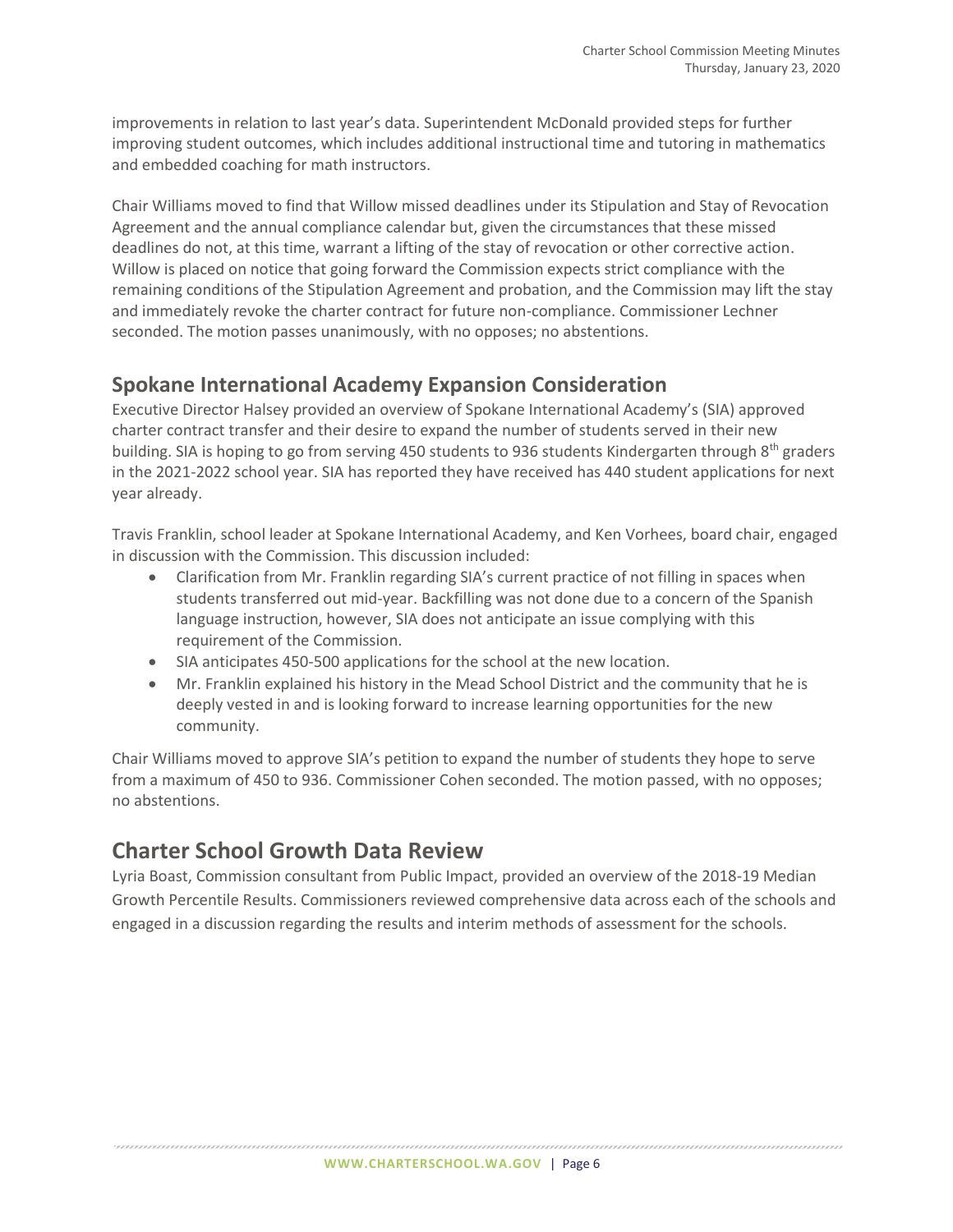# **Chair Report**

#### **Commissioner Appointment Updates**

Chair Williams provided an update on Commissioner appointments. Dr. Felder has been appointed and will begin his service in March. Commissioner Sundquist and Chair Williams will not seek reappointment after their terms end in March.

#### **Ad-hoc Commissioner Nomination Committee Update**

Chair Williams provided an update of the Nomination Committee that is being housed currently with the Executive Committee. A pipeline of Commissioners are still needed, with focus on financial expertise and eastern Washington representation.

# **Executive Director Report**

#### **General Updates**

Executive Director Halsey introduced two new staff members. Leslie Hayden and Kara Lowe are the Oversight Specialists hired in December. Ms. Hayden and Ms. Lowe both provided an overview of their background.

Executive Director Halsey provided an update regarding the audit on the agency's oversight processes and procedures. A report of the findings will be presented at the February Commission meeting.

Executive Director Halsey provided an overview of the State University of New York (SUNY) Active Ingredients Project. Executive Director Halsey will be participating in a convening in February in Austin and will share out learnings at an upcoming Commission meeting.

Executive Director Halsey provided an overview of the charter contract renewal process. The formal process will begin in the spring for Rainier Prep, Summit Olympus, and Summit Sierra.

#### **School Closure Updates**

Executive Director Halsey provided an update regarding SOAR Academy (SOAR) closure. Commission staff will meet with SOAR, Seneca Family of Agencies, Puget Sound Educational Service District and Washington State Charter Schools Association (WA Charters) to continue the closure process of the school.

#### **Summit Public Schools Washington Atlas and Sierra Investigation Update**

Executive Director Halsey provided an update on the investigation of Summit Public Schools Washington Atlas and Sierra regarding Special Education services. The schools are still under investigation and Executive Director Halsey will provide an update at the February Commission meeting.

#### **New School Application Update**

Deputy Director Starwich provided an update on the New Charter School Application. Nine Notices of Intent to Apply (NOI) had been received by the deadline. Public Forum formatting updates have been discussed by the authorization committee at their December retreat and will be presented to the Commission at the February meeting. The 2020-21 New School Application will be presented and considered at the March Commission meeting.

#### **State Board of Education Annual Charter School Report Review**